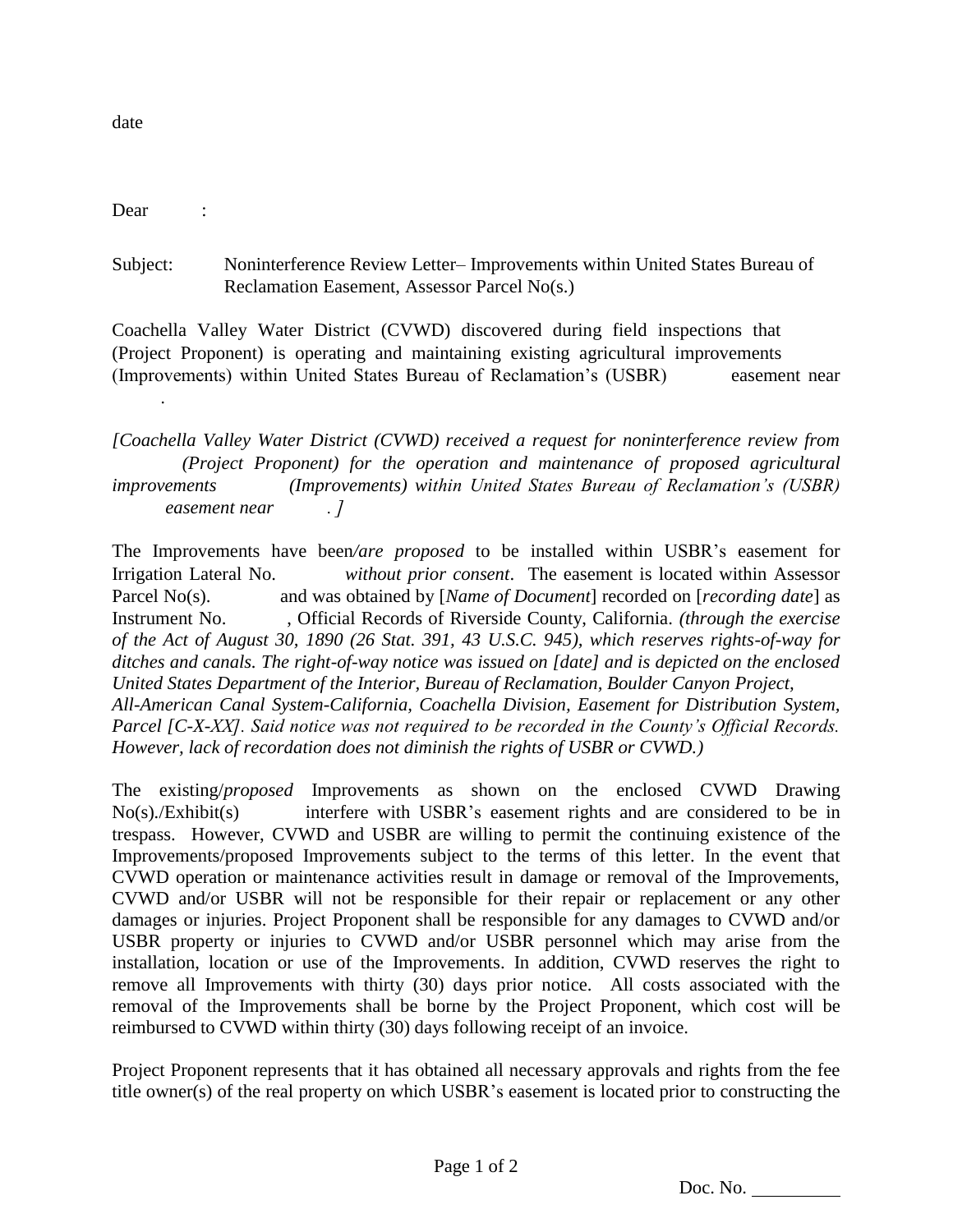Improvements. Additionally, USBR consent must be obtained. Project Proponent shall indemnify and hold CVWD and USBR harmless from any claims or liability which may arise from Project Proponent's use of the owner(s)' property.

The Project Proponent shall be fully responsible to ascertain the location of all facilities constructed by others, and to assure that the Improvements and Project Proponent's operations and maintenance thereof do not damage, conflict or interfere with any existing facilities or CVWD's and/or USBR's use of the easement area for the purpose set forth in the easement. Prior to making any excavation within USBR's right-of-way of said easement, Project Proponent shall call Underground Service Alert (USA).

In the event any action is brought by any person(s) regarding USBR's easement for injury, death and/or damages to property in connection with construction of the Improvements and Project Proponent's use of the easement, Project Proponent shall defend, indemnify and hold CVWD and USBR harmless with respect thereto. CVWD and USBR assume no responsibility for damages, claims or suits in connection with the Improvements. If the Improvements or the use thereof by Project Proponent causes damage to USBR's facilities, Project Proponent shall reimburse any cost incurred by CVWD in repairing such damage. Such costs shall be paid by Project Proponent within ten (10) calendar days following receipt of an invoice from CVWD.

This letter should not be construed as subordination of CVWD's and/or USBR's rights, title and interest in and to said easement or as a waiver of any of the provisions contained in said easement. Project Proponent shall be solely responsible to notify any successor in writing regarding this Noninterference Review Letter and the obligations of Project Proponent hereunder. This letter is subject to the rules and regulations of CVWD, as they may be revised from time to time.

Please confirm acceptance of the terms of this letter by executing the following acknowledgement and returning the signed letter to [*ROW staff name*], Coachella Valley Water District, Engineering Department, Post Office Box 1058, Coachella, California 92236. Any person signing below on behalf of a legal entity confirms that he or she has full power and authority to execute this letter on behalf of such entity.

| THE FOREGOING TERMS ARE AGREED TO AND ACCEPTED: |                            |      |  |
|-------------------------------------------------|----------------------------|------|--|
| By:                                             | Signature and Printed Name | Date |  |
| Its:                                            | Agent/Title                |      |  |